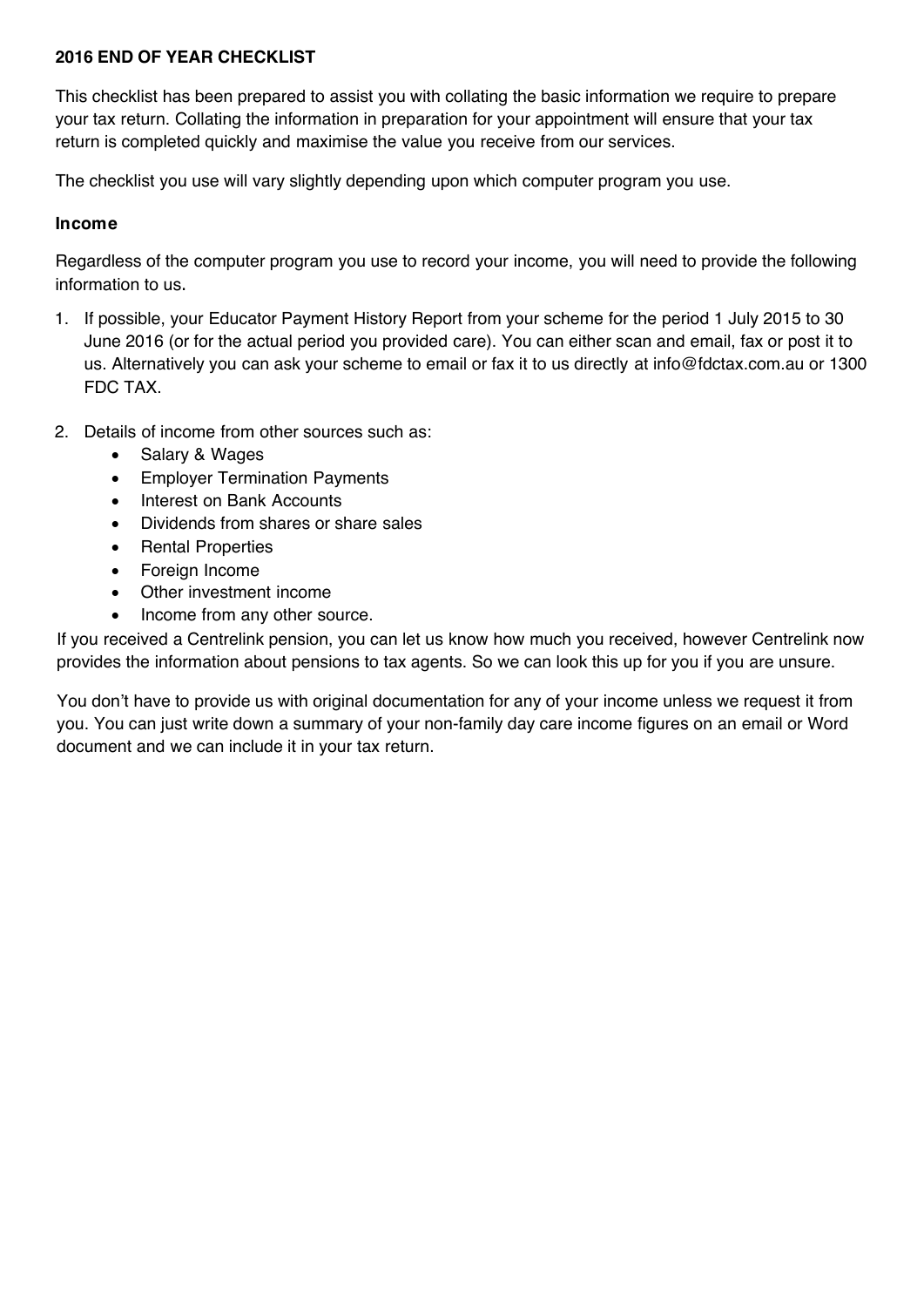# **Expenses**

The bulk of everyone's expenses will be recorded in some form of computer package, and therefore the information we require from you in relation to your expenses will depend upon the computer program you use. A list of the most common programs and what we require from them is listed below.

# **Family Day Care Cashbook or Excel**

If you use Excel, please make a backup of your file and upload it securely at the following link:

### [https://form.jotform.com/41953027344958](https://fdctaxau.sharefile.com/r-r010de7b549d45c8b)

If you use the web version of the family day care cashbook, you don't need to send us any backup. We will access your details via the internet.

## **Harmony Light**

If you use Harmony Light you can either backup your data and upload it to the secure link provided above, or use a little tool called doPdf. Many of you would have used this tool in previous years, however for those who do not know about it, please follow these instructions:

- 1. Exit out of all your programs except your internet browser
- 2. Go to www.[dopdf.com](http://www.dopdf.com/)
- 3. Follow the links to download the program. When prompted to save or run the program, press run.
- 4. After a minute or two (depending upon your download speed) the installation process should begin, when this occurs follow the instructions to finish installation.

Once you have installed the program, you will have a new printer on your computer called doPdf. What

you need to do then is open Harmony Light and print the following reports:

- 1. Income and Expense Report with the "Details for Each Account" box unchecked.
- 2. Income and Expense Report with the "Details for Each Account" box checked.

When you press print you will need to select the printer you wish to print the reports to. Instead of selecting your default/regular printer, press on the drop down list and choose "doPdf". When prompted, save the file to a location you will easily find later (e.g. your desktop) and when all files are printed and saved, upload them to your secure client area.

#### **Other Computer Packages**

Please install doPdf as outlined in the section for Harmony Light and contact us to work out the best way to get your data to us.

#### **Motor Vehicle Expenses**

Please provide us with the following:

- 1. Make and Model of your Car with Engine Size
- 2. If you have a log book, as well as providing us with the expenses you have recorded, we will need your odometer reading at 1 July 2015 or on the date you started care, and an odometer reading from your vehicle on 30 June 2016; or
- 3. If you are not using a logbook, we will need the total number of kilometres you travelled in your vehicle for day care purposes for the year / period you provided care.